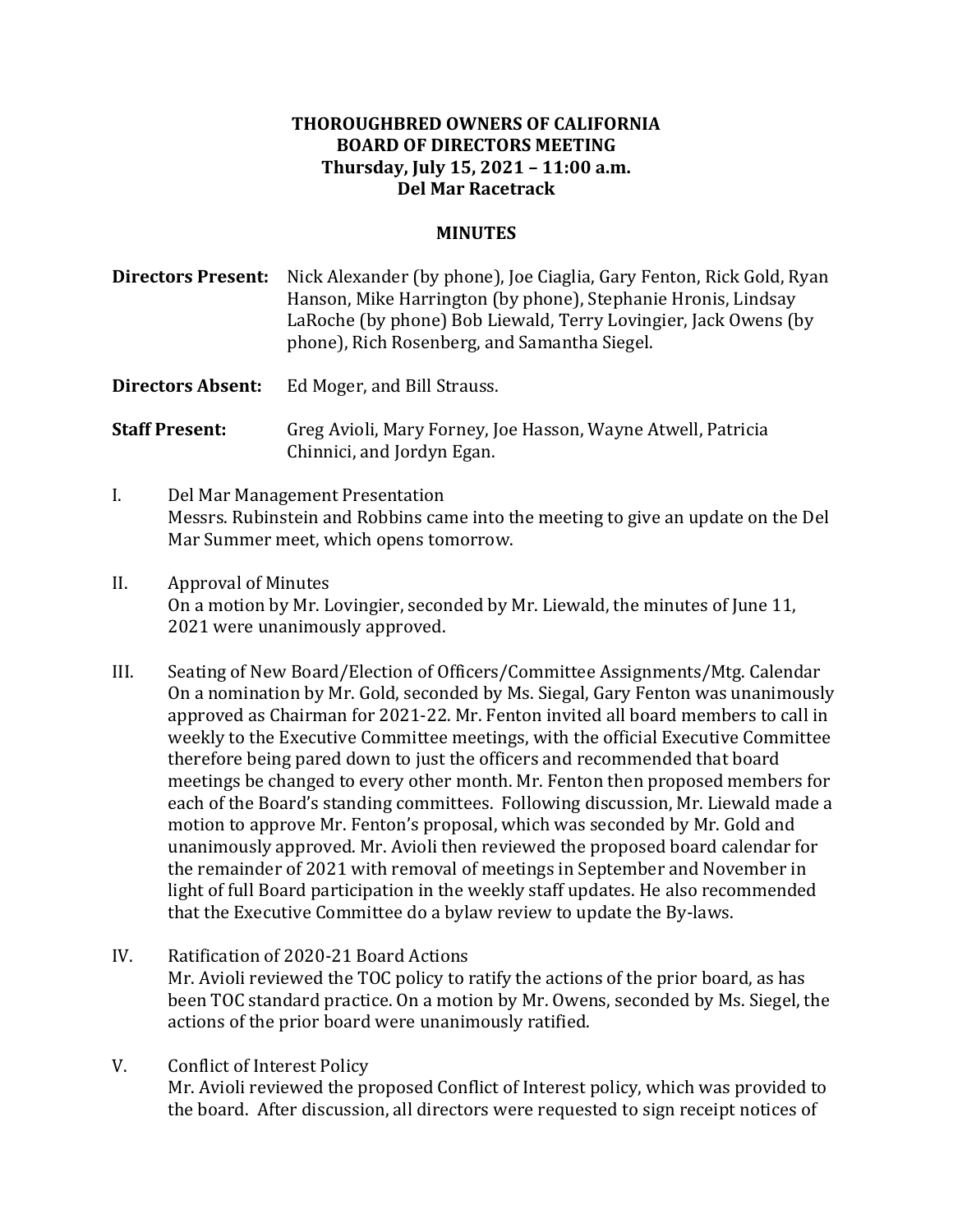the policy statement and return to Ms. Forney prior to the next Board meeting. Mr. Avioli noted that the Executive Committee would serve as the reviewing committee for any conflicts identified in this process.

VI. Sports Wagering Committee Update Mr. Liewald provided an update on sports wagering negotiations among TOC, DMTC and various potential operating partners.

### VII. SCOTWINC Update

Mr. Avioli reviewed the SCOTWINC data and handle estimates, which were provided to the board. Mr. Hasson reported on recent wagering statistics at the satellite locations demonstrating improved performance since the reopening of many facilities in May and June.

- VIII. Stabling & Vanning Long Term Planning Committee Report Mr. Avioli gave an update on the current negotiations for future stabling in southern California. The board was provided a 2021 Stabling & Vanning operating plan.
- IX. CHRB Funding Requirement Mr. Avioli reviewed the CHRB funding requirements for 2021-22, and supporting documents were provided to the board. Following discussion, a motion was made by Ms. Siegel to approve the funding agreement under protest, which was seconded by Mr. Gold and unanimously approved.
- X. CHRB Board Meeting Agenda Provided to the board.

# XI. Legislative Report

Mr. Avioli provided an update on current legislation including the TOC sponsored amendments to Bus & Prof code section19604 to shore up the arbitration provisions..

### XII. Racing Affairs

A. Horse Counts

Mr. Hasson reviewed the horse counts, which were provided to the board. At request of Board members he wll seek to add breakouts of data for 3 year olds and Cal Breds stabled at auxiliary facilities.

B. Pleasanton Meet Report Mr. Atwell provided an update on the Pleasanton meet. A discussion ensued about the status of the Fairs and the TOC Northern CA Planning Committee to be chaired by Mr. Laroche.